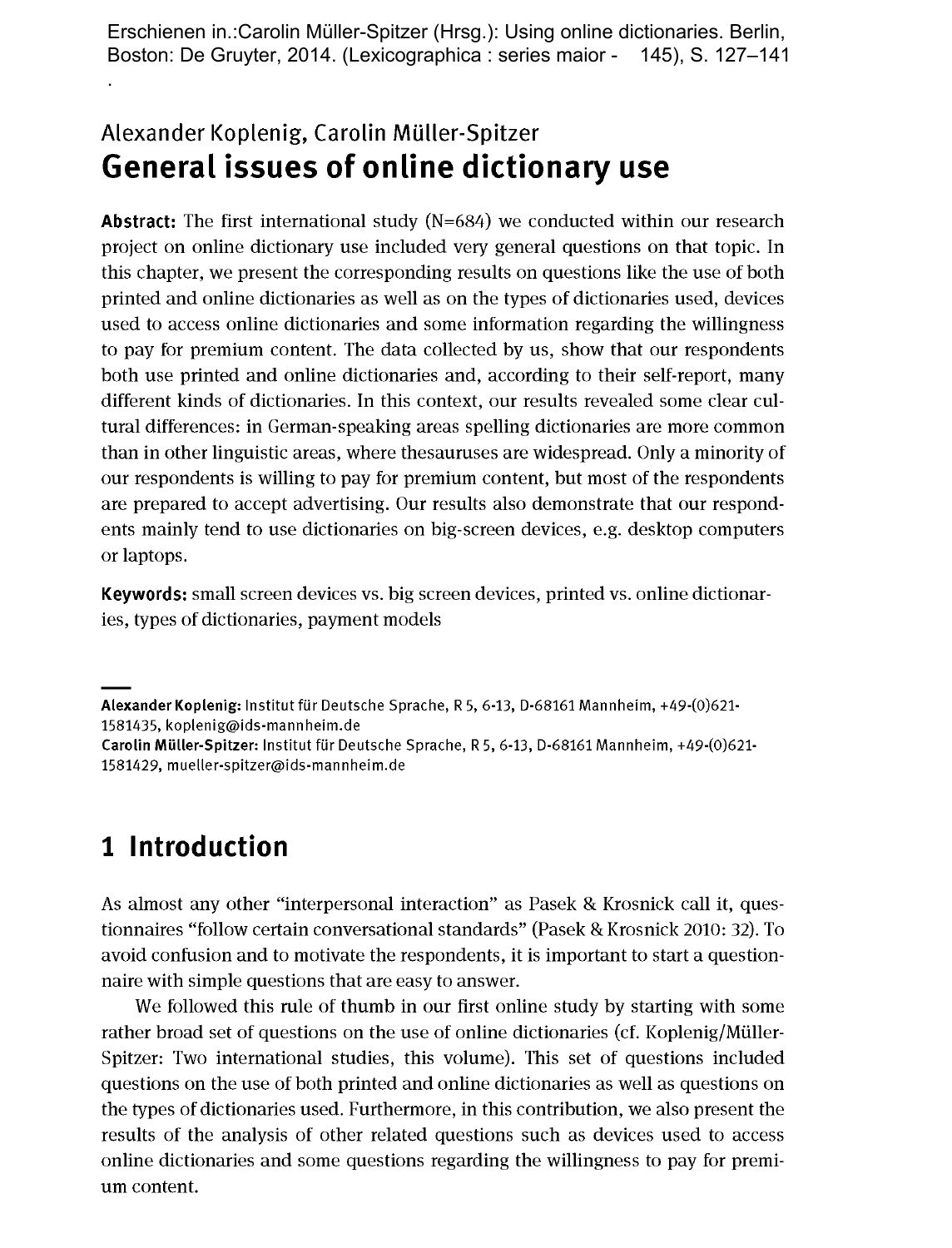It is important to emphasize that the presented results have to be read against the background of Lew's statement quoted in the introduction "[...] a rapidly growing area such as e-dictionaries, user research may find itself overtaking by events." (Lew 2012: 343). This seems especially true for our questions on the devices used to access online dictionaries: we conducted our study in 2010 and since then a lot of things have changed, just think about the use of smartphones and tablets. Nevertheless, we believe it is worthwhile to present our results as some kind of historical snapshot, so other researchers interested in this field can compare their (up-to-date) results to the ones of us. Furthermore, in the context of our survey, it is possible to conduct subgroup analyses using the demographic data we collected of every respondent, so we can check whether there are any significant differences regarding age or professional background.

This contribution is structured as follows: in Section 2, we present the questions and results of the part of our survey focusing on the potential use of printed and online dictionaries, as well as the different kind of dictionaries used by our respondents. Section 3 summarizes the results on the willingness to pay for premium content, while Section 4 shows which devices are typically used to access online dictionary. This contribution ends with some concluding remarks (Section 5).

# **2 Printed vs. online dictionaries and kinds of dictionaries used**

Most studies on the use of printed vs. electronic dictionaries focus on a comparison of both types of dictionaries related to certain types of tasks as the following quote indicates: "There is a body of studies comparing the effectiveness (and other usability aspects) of paper and electronic dictionaries" (Lew 2012: 343). An excellent summary of the results of those studies can be found in Dziemianko 2012. There are quite a few studies, for example, on the dictionary consultation process for decoding and encoding purposes (e.g., Nesi 2000 or Dziemianko 2010) or studies on so called comprehension scores in reading and understanding tasks, partly comparing PEDs and paper dictionaries (e.g., Osaki et al. 2003, Koyama and Takeuchi 2007). Another topic is the use of sign-posts compared to use of menus (cf. Lew and Tokarek 2010 and Tono 2011 as some kind of follow-up study, as well as Lew 2010, Nesi and Tan 2011). Dziemianko summarizes the results of the mentioned studies:

<sup>&</sup>quot;Overall, signposts seem to more effective than menus in facilitating sense Identification in paper dictionaries (Lew 2010b, Nesi and Tan 2011), but not in electronic applications (Tono 2011)." (Dziemianko 2012: 327)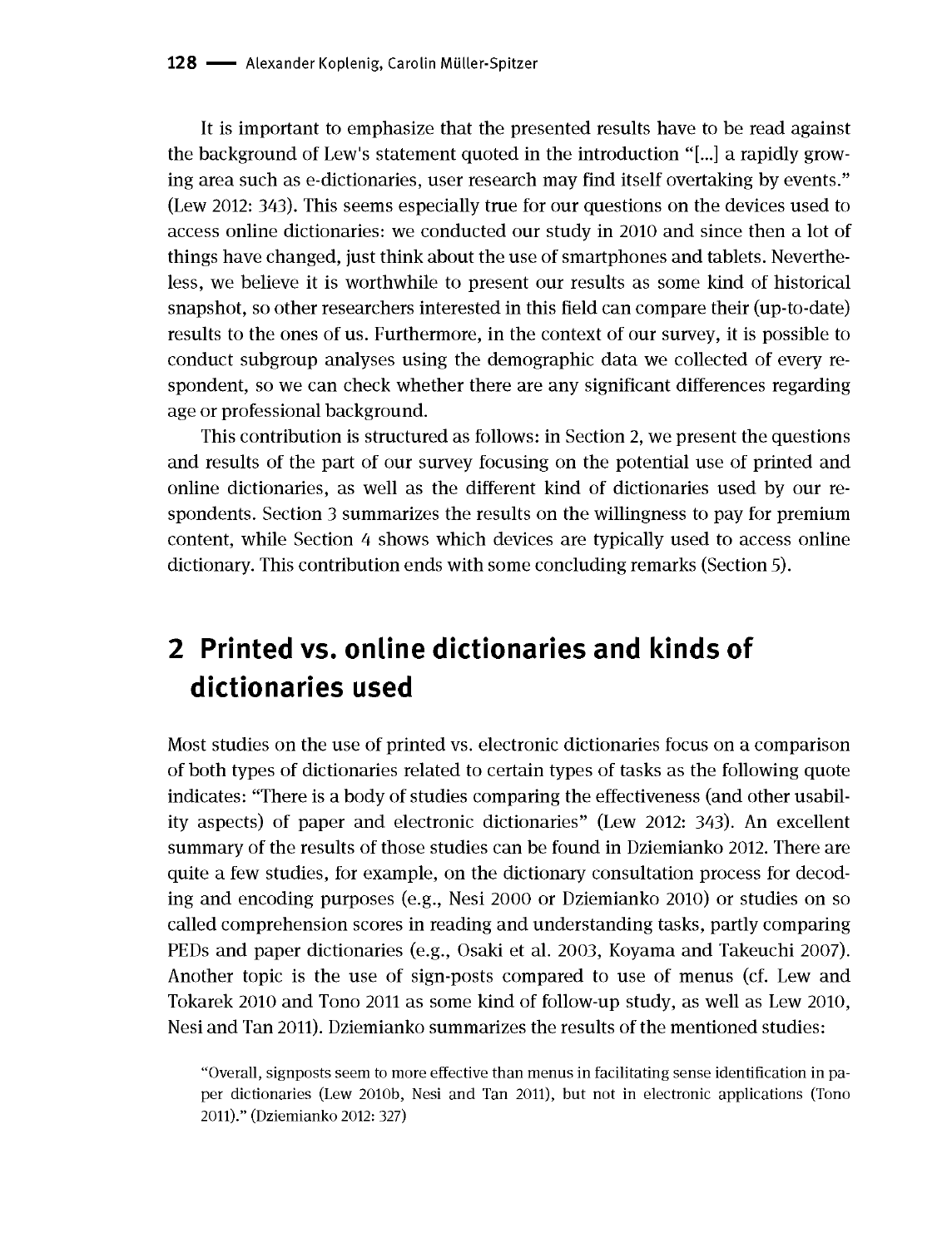A further topic is the speed of look-ups. According to Dziemianko (2012) different studies come to quite different results. However, one can cautiously draw the conclusion that electronic dictionaries (especially PEDs) facilitate the look up process more than their printed counterparts:

"Apparently, electronic dictionaries on hand-held devices make learners less wary of dictionary use. It is not clear whether robust-machine (stand-alone or networked) electronic dictionaries benefit users in the same way." (Dziemianko 2012: 330)

In addition to that, there are a few studies that investigate the impact of paper vs. electronic dictionaries on word retention. The corresponding results can be found in Dziemianko 2012: 330-333.

In our first survey, we asked our respondents several questions on the use of both printed and online dictionaries. Since we mainly spread the invitations to participate by email and because it was an online study, we assumed that 1.) only a few respondents would indicate that they mainly or exclusively use printed dictionaries and 2.) that the age of those respondents tends to be above average, because the group of internet users is of course not representative for the whole population (cf. Diekmann 2010: 525-28). Nesi 2012: 366 (based on Boonmoh and Nesi 2008) reports the results of a sample consisting of different kinds of subjects. She shows that most of the surveyed Thai English lecturers own printed monolingual dictionaries, while only half of the respondents use online dictionaries.

In addition to that, we asked our respondents which kind of dictionaries they are using. With this question, we hoped to gain valuable insights into the practical use of dictionaries, for example when it comes to country-specific differences. In Germany, spelling dictionaries are the prototype of dictionary (Engelberg/Lemnitzer 2009: 47), while thesaurus and spelling dictionaries are very common in French and English speaking countries (cf. Hartmann 2006: 669-670). Furthermore, we asked our respondents if they have ever turned on a device (e. g. a Computer) just to use an online dictionary and during which activities they normally use an online dictionary.

## **2.1 Results**

### *Printed dictionaries*

The vast majority of our respondents had already used a printed dictionary (99.*7%).* Virtually all of those participants had already used a monolingual printed dictionary (99.*9%)* and *98.5%* had already opened a bilingual printed dictionary. If one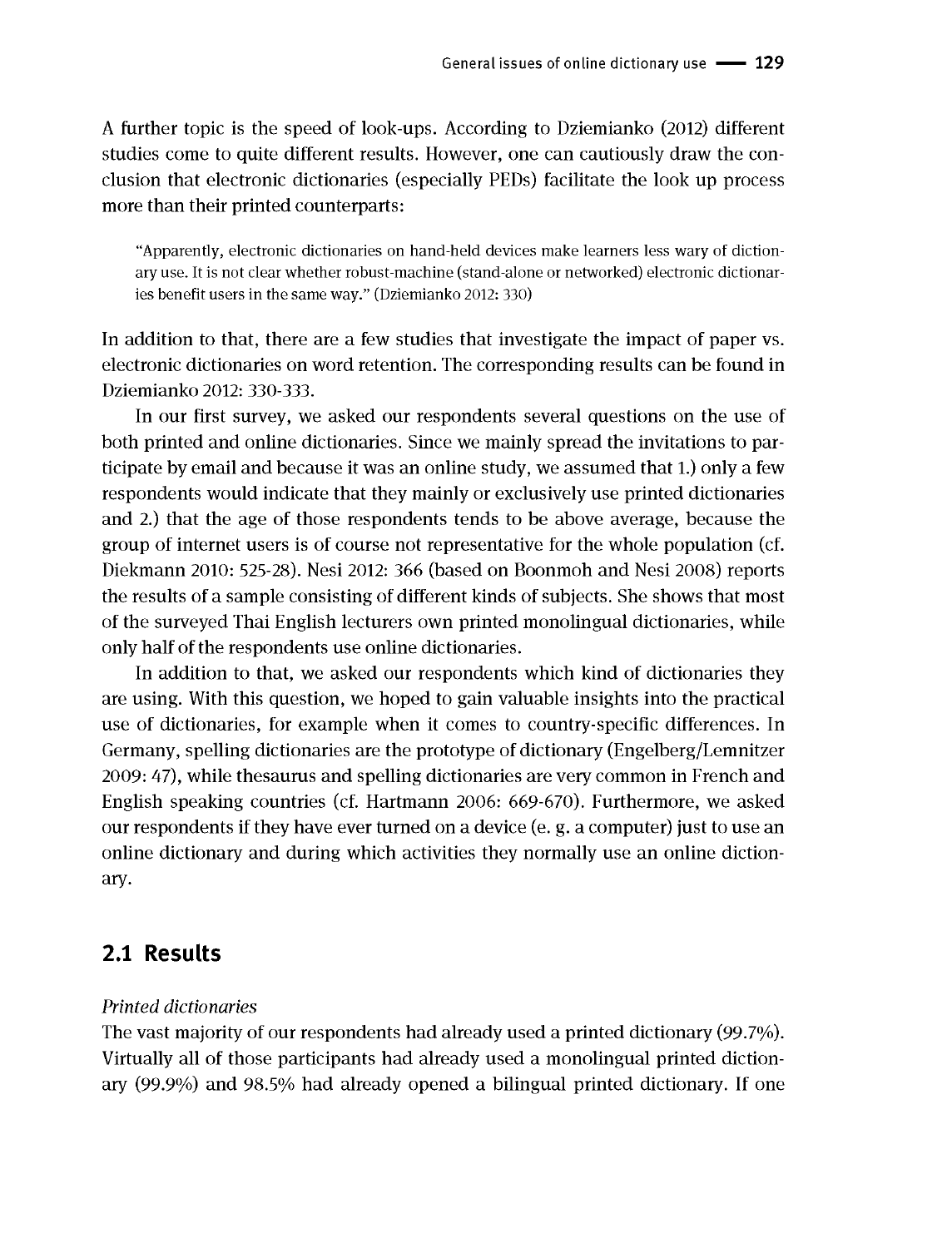compares the different kinds of monolingual printed dictionaries between the selected survey languages (cf. Figure 1), one obtains considerable differences<sup>1</sup>.

#### *Online dictionaries*

Almost every respondent had already used an online dictionary (97.8%). 96.6% had already used a bilingual online dictionary, and 88.0% had used a monolingual online dictionary. Again, comparisons of different kinds of monolingual online dictionaries between the selected survey languages yield significant differences: 67.2% of respondents who selected the German survey Version used a general monolingual dictionary, whereas 92.3% of respondents who selected the English survey version used this type of dictionary. Dictionaries of synonyms are mentioned more often in the English survey version (65.8%) than in the German one (56.2%), too. For spelling dictionaries, the distribution is quite different: this type of dictionary is mentioned significantly more often in the German survey version (54.9%) compared with 19.9% in the English version (cf. Figure 2). Again, these figures confirm previous metalexicographical conjectures.



Fig. 1: Different printed dictionaries used as a function of the language version of the survey.

<sup>1</sup> Cf. the next section for details since those differences point in exactly the same direction as in the case of online dictionaries.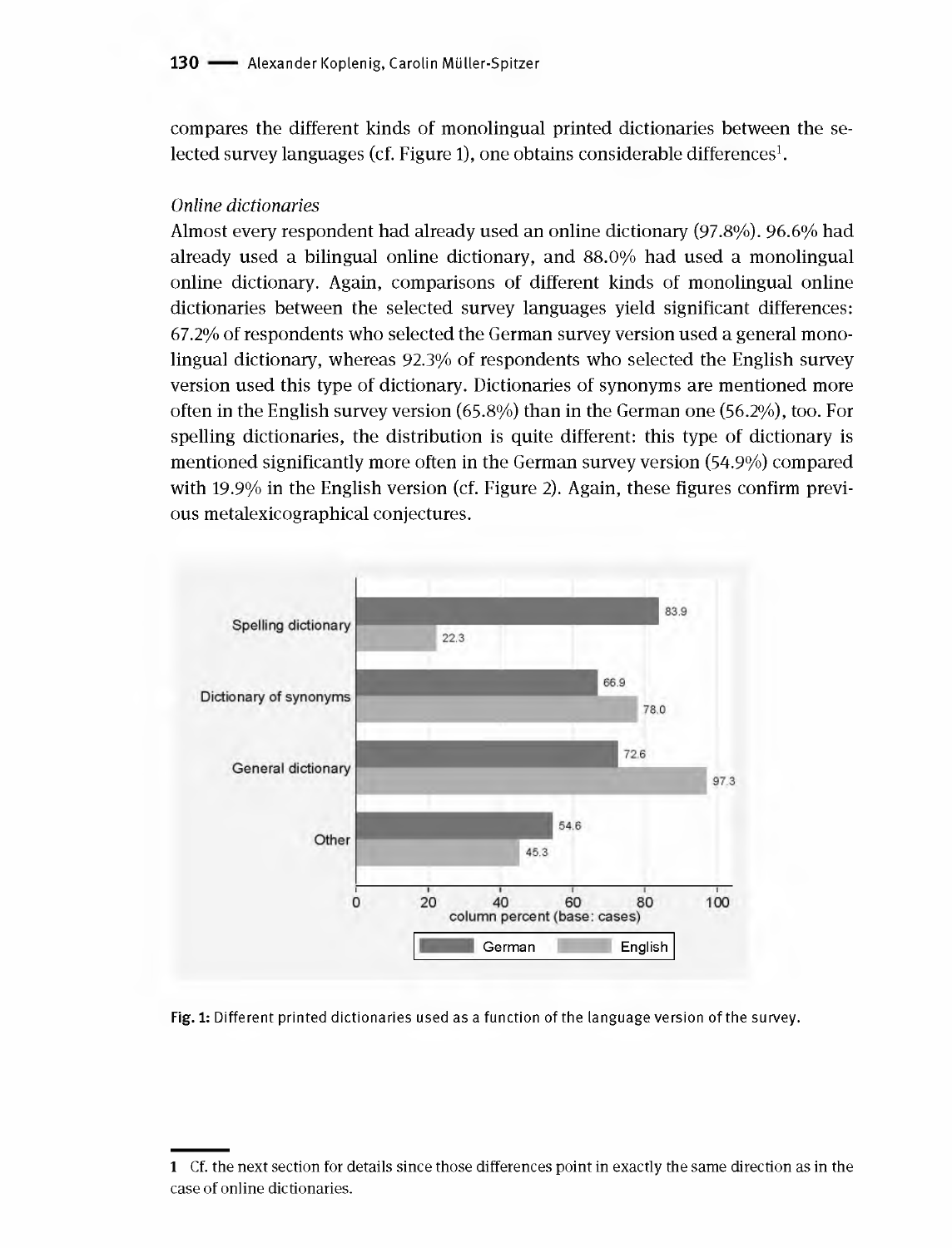

Fig. 2: Different online dictionaries used as a function of the language version of the survey.

When asked which they used more offen, printed or online dictionaries, 47.7% of the respondents indicated that they mainly use online dictionaries. The second largest group (40.9%) selected 'both printed dictionaries and online dictionaries'. Hence, most of the respondents are focusing on online dictionaries, yet just 3.0% state that they only used online dictionaries. As hypothesized, only a few respondents mainly (8.55%) or only (0.15%) use printed dictionaries. However, further analyses show that there is no meaningful Connection between this distribution and the age of the respondent, in contrast to our expectations.

The majority of the respondents use online dictionaries both for private and for professional purposes (54.7%) or mainly for professional purposes (33.3%). Furthermore, online dictionaries are most often used (54.4%) for activities that are carried out frequently or that require active involvement (e. g. translating or writing). During activities that are carried out less frequently or that do not require active involvement (e. g. reading or browsing), online dictionaries are used substantially less frequently. 45.29% of the respondents told us that they have (a least once) already turned on a device (e. g. a Computer) just to use an online dictionary.

### **2.2 Discussion**

Almost half of our respondents indicate that they mainly use online dictionaries. 40.9% of the respondents use dictionaries on both mediums. However, we cannot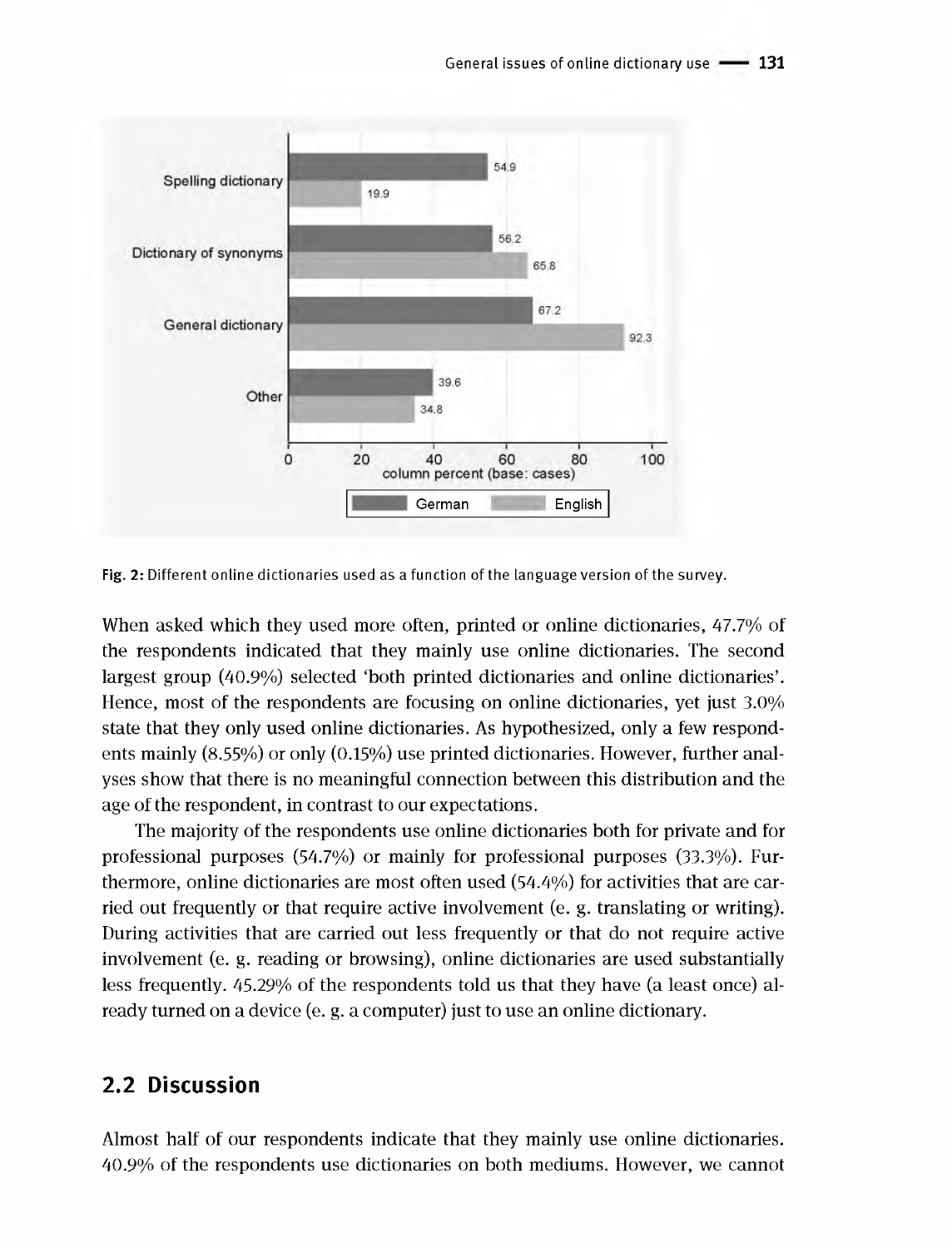infer from this fact that the latter group uses printed and online dictionaries in equal shares, because it could be possible that respondents who mainly use online dictionaries, but use printed dictionaries only now and then, selected this option. What can be said in general is that many respondents seem to be still using printed dictionaries. This leaves room for further studies in this field since many publishing houses recently decided to stop publishing printed dictionaries (see below for details).

Regarding the different kinds of dictionaries, our results reveal the expected cultural differences: respondents, who selected the German Version of the survey name spelling dictionaries more often than respondents who selected the English version, while the latter group chooses thesauruses and dictionaries of synonyms more often. Quite a few respondents selected the option "other dictionaries", but mainly specified monolingual dictionaries of certain languages other than German/English or etymological dictionaries.

All in all, there is no clear trend to deduce from our data. Nevertheless, it is obvious that more and more general dictionaries are exclusively being prepared for the online medium. The renowned Macmillan Publishing house is one important example illustrating this process: Macmillan decided to stop publishing printed dictionaries and shift all its resources to digital media. This means that even the famous OED will only be published digitally. Some experts may regret this decision, but eventually, this is a decision made by these users, as David Joffe argues in a discussion on the Euralex mailing list: $<sup>2</sup>$ </sup>

"What I think some commenters may also perhaps be losing sight on here, is that ultimately, this (in effect) isn't a decision made by publishers ... it's a decision being made by dictionary users [...] dictionary users can ultimately teil which experience they overall prefer, and the bottom line is, if more and more actual dictionary end users are choosing to use online dictionaries rather than to buy paper dictionaries, then it is because they find it an overall preferable experience, not an overall worse experience." (David Joffe, Mail to the Euralex mailing list, November 09, 2012)

### Michael Rundeil, Editor-in-Chief at Macmillan, puts it in a similar vein:

"[It is] better to embrace a future that will come anyway, than to hang grimly on to a way of doing things whose time is passing." (Michael Rundeil, Mail to the Euralex mailing list, 6 November, 2012).

<sup>2</sup> All quoted statements can be found online here: www.freelists.org/archive/euralex/11-2012 (last accessed 13 July 2013).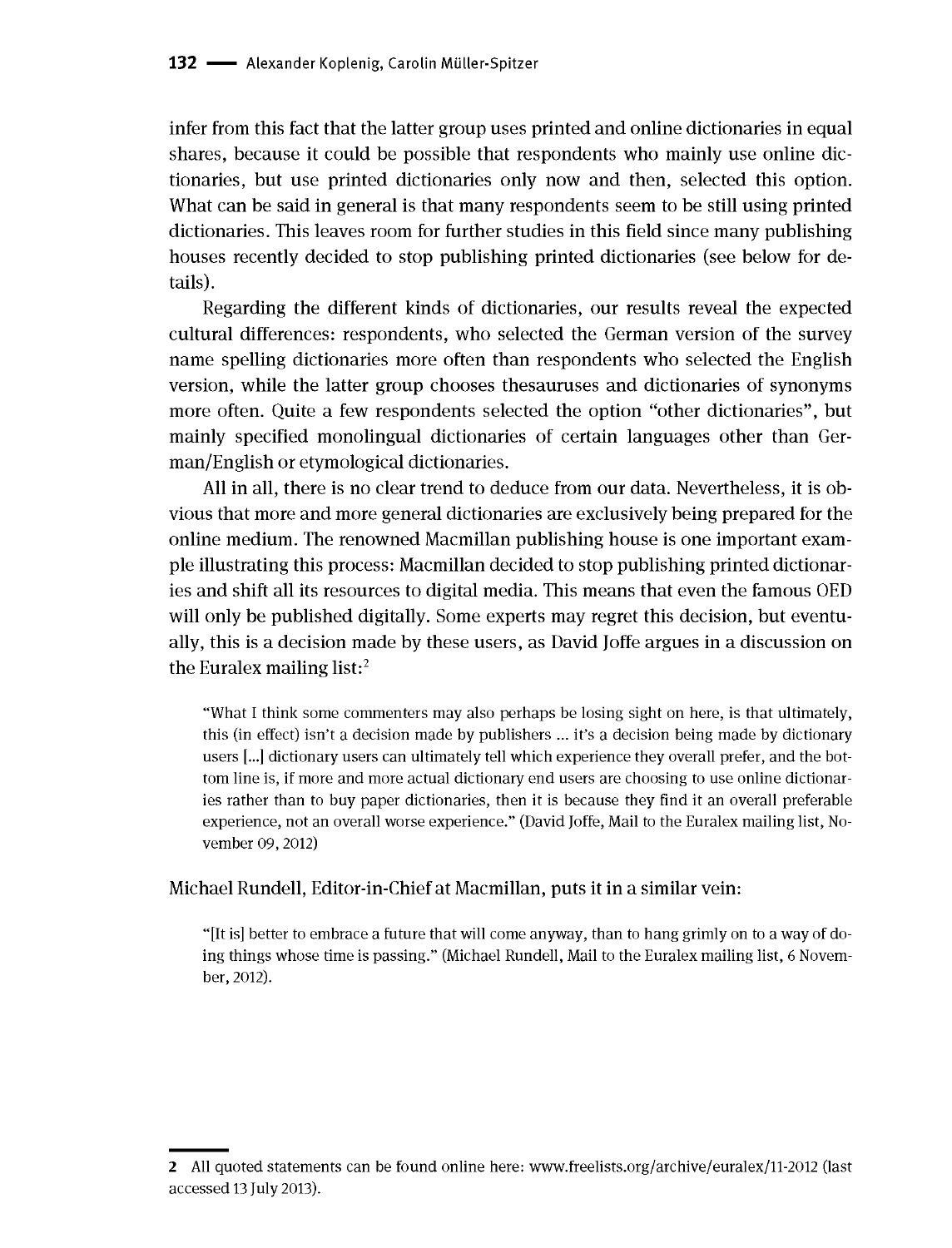# **3 Questions of payment**

With a few exceptions, the introduction of payment models for online dictionaries was no success. One of those exceptions is the OED, but resulting from the fact that, as Harris noted: "one is dealing not just with a dictionary but with a national institution" (Harris 1982: 935), this exception cannot act as a role model for other lexicographical projects. It seems that general dictionaries, no matter how well-known the publisher may be or how good the dictionary is, are not being successful when the users have to pay for them, mainly because free alternatives are always just "one dick" away. One has to keep in mind that it can even have a very negative impact on the usage behavior if the users have to login (cf. Bank 2012: 357), so if the users are being charged for content they can get somewhere eise for free, it is highly doubtful that the users will ever come back. In a mail-discussion on why Macmillan does not print dictionaries any more, José Aguirre suggests to "start charging libraries and end users for (renewable) subscription fees to the online service" (Mail to the Euralex, November 06, 2012). Here is what Michael Rundell replied:

"We'd be happy to do this if we could, but in reality no-one will pay for a general English dictionary (just as no-one will pay for a general online newspaper). In order to Charge subscriptions, you have to provide premium content - in other words something which a segment of the market needs, but which goes beyond what people can easily find for free. Thus the OED, the Financial Times, and Nature Journal can Charge users, and other dictionary publishers (Macmillan included) may in the future develop premium content for subscription users - but it is by no means certain this model will work." (Michael Rundell, Mail to the Euralex mailing list, November 06, 2012)

### There seem to be a few exceptions. But these are mainly customers who use dictionaries for Professional purposes, e.g. translators, as the quote below shows.

"I am subscribed to several online dictionaries, and this is where the future of lexicography should be headed if you ask me as a translator. Graham P Oxtoby's amazing Comprehensive Dictionary of Industry & Technology, and Aart van den End's Juridisch-Economisch Lexicon & Onroerend Goed Lexicon can be seen as examples of how to successfully operate a dictionary in the digital age. They are full of great content, are updated daily, and you can email their authors term questions and will almost always receive an answer within 20 minutes. Another success story is the Oxford Dictionaries Pro (formerly Oxford *Dictionaries Online*). This is another dictionary I am more than happy to pay my annual subscription for, as it has become a one-stop shop for all of my English-language dictionary needs." (Michael Beijer, Mail to the Euralex mailing list, November 09, 2012)

When we designed our survey back in 2010, things were not as clear as they are nowadays. At least some German dictionary publishers hoped to find a way to design models of payment for their online dictionary content. Therefore we incorporated two short questions into our questionnaire.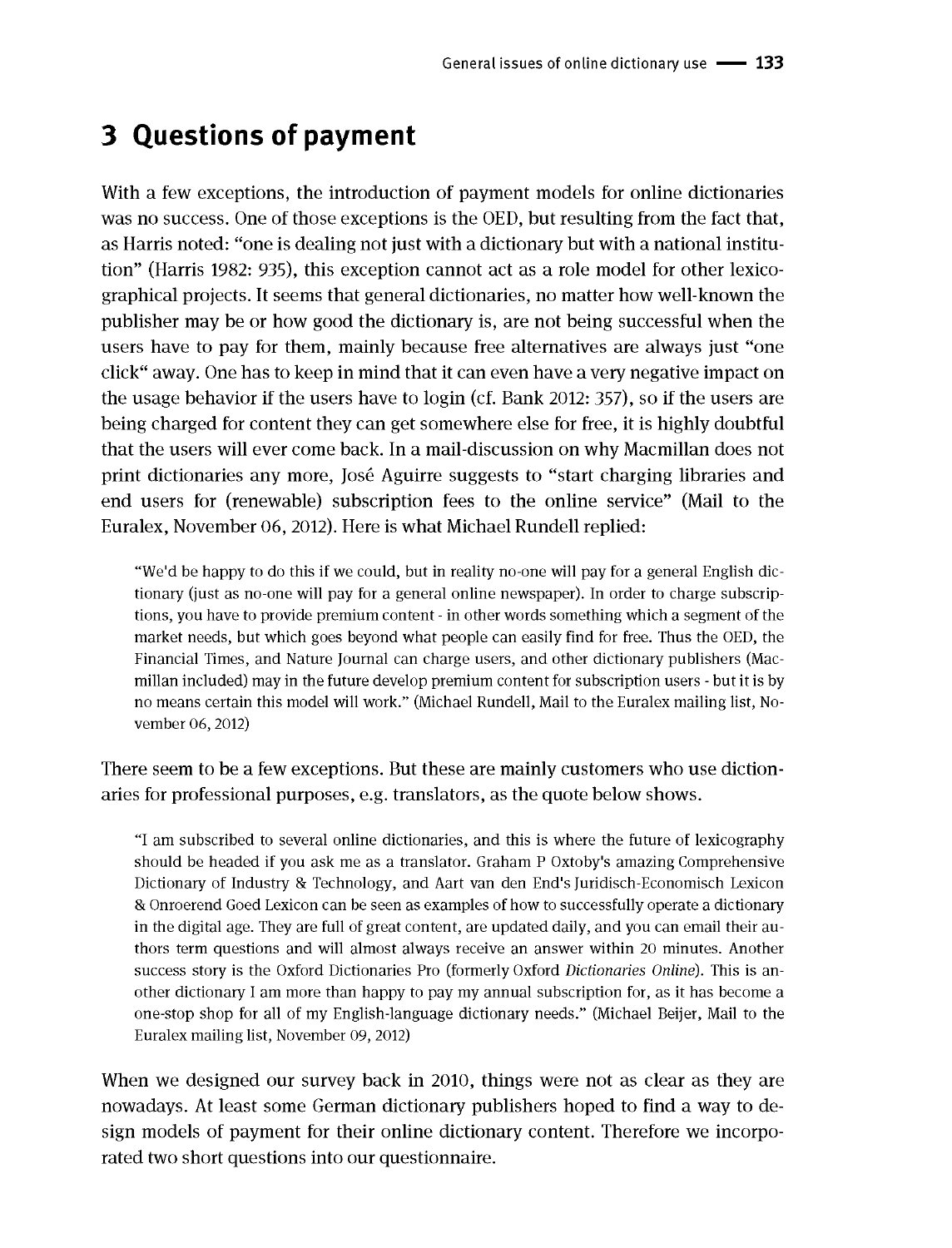## **3.1 Method**

The respondents of our second online study were asked the following question: "Please think of a high-quality online dictionary and the costs resulting from producing and maintaining this facility. Which of the following statements best reflects your opinion?"

## **3.2 Results**

Figure 3 summarizes the result. Only a minority of our respondents is willing to pay for content *(\5.9°/o),* so as expected, the vast majority of respondents are not prepared to pay for dictionary content. In a second question, we only asked the respondents who were willing to pay for content which way of payment they prefer. The result to this question is also quite clear: 58 persons prefer a fiatrate model, while only 4 respondents want to separately pay per article.



Fig. 3: Pie chart of the willingness to pay for dictionary content.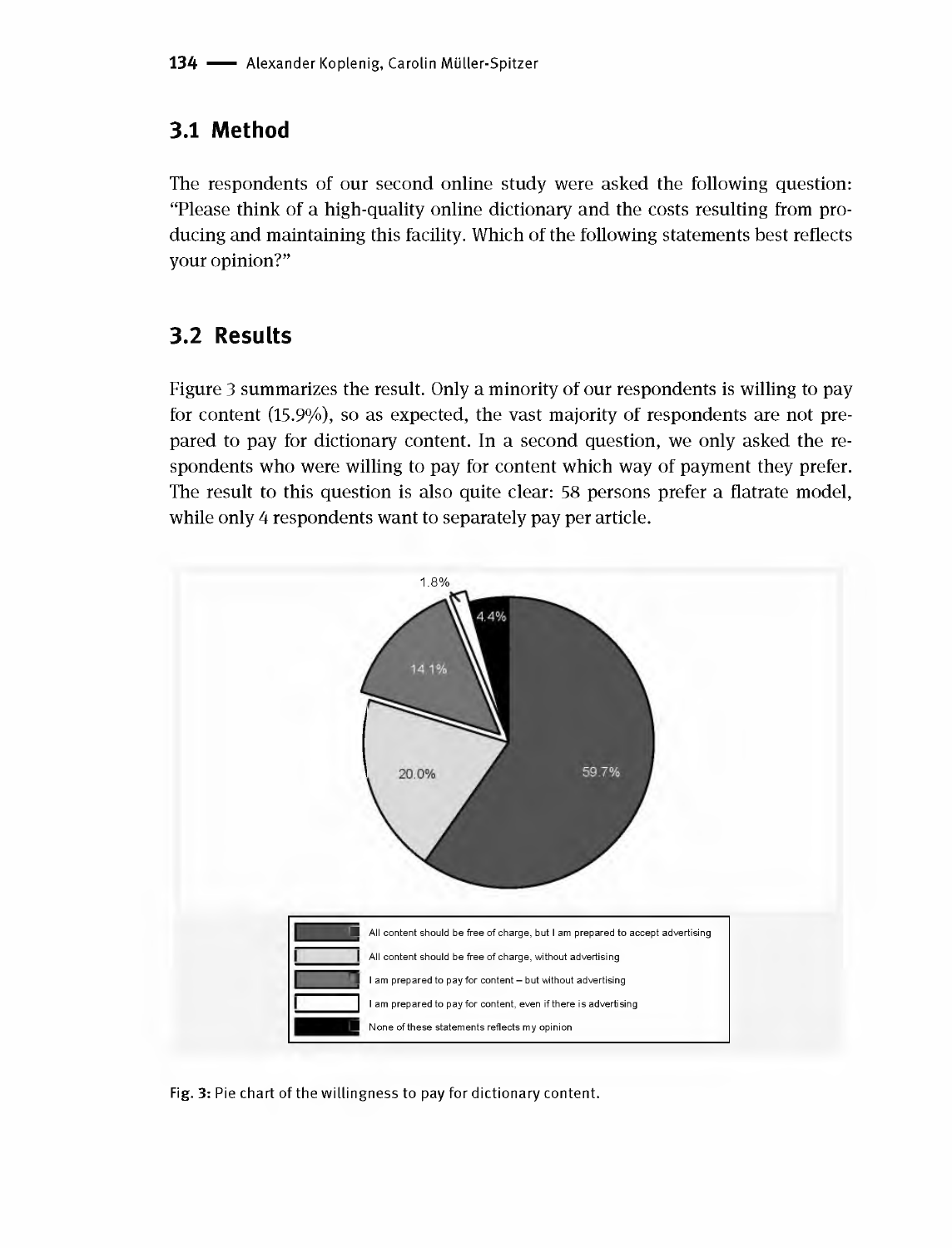## **3.3 Discussion**

Our results do not come as great surprise: almost no one is willing to pay for lexicographical premium content; however most of our respondents *(59.7%)* are prepared to accept advertising in return for content free of charge.

# **4 Devices used**

Unlike traditional printed dictionaries, electronic dictionaries can be accessed on different devices, such as notebooks, personal Computers, mobile phones, smartphones, and personal digital assistants (PDAs).3 From the user's point of view, this device independence allows maximum flexibility and efficiency. When designing an online dictionary, however, a practical problem arises, since the electronic dictionary has to be capable of adapting to different screen sizes. The rationale for this requirement is clear: the information must be readable both on a small screen (e.g. on a mobile phone), and on a big one (e.g. a PC). Because the implementation of this function can be costly, it is first necessary to enquire as to which devices are most frequently employed with electronic dictionaries. This information, in turn, can be used to decide if it is worthwhile creating an entry structure that is capable of adapting to different screen layouts, or which screen size should be given priority in design decisions. Furthermore, in relation to the design of a user-adaptive interface, it is interesting to know if there are any differences in the use of devices between different user groups (cf. Müller-Spitzer/Koplenig: Expectations and demands, this volume). For example, is it reasonable to assume that younger users tend to consult online dictionaries on more devices than older users, since the former group is more familiar with new technologies and devices? To summarize, the research questions relating to this issue were: first, which devices are used to access online dictionaries; second, which of these devices is used most often to access online dictionaries; third, whether there are any differences in the use of devices for different consultation purposes (private vs. Professional); and last, if there are any differences in the use of devices between different user groups.

## **4.1 Method**

Among other questions, respondents in the first survey who indicated that they had already used an online dictionary were asked the following two questions:

<sup>3</sup> For a different notion of device see Bothma et al. 2011: 294.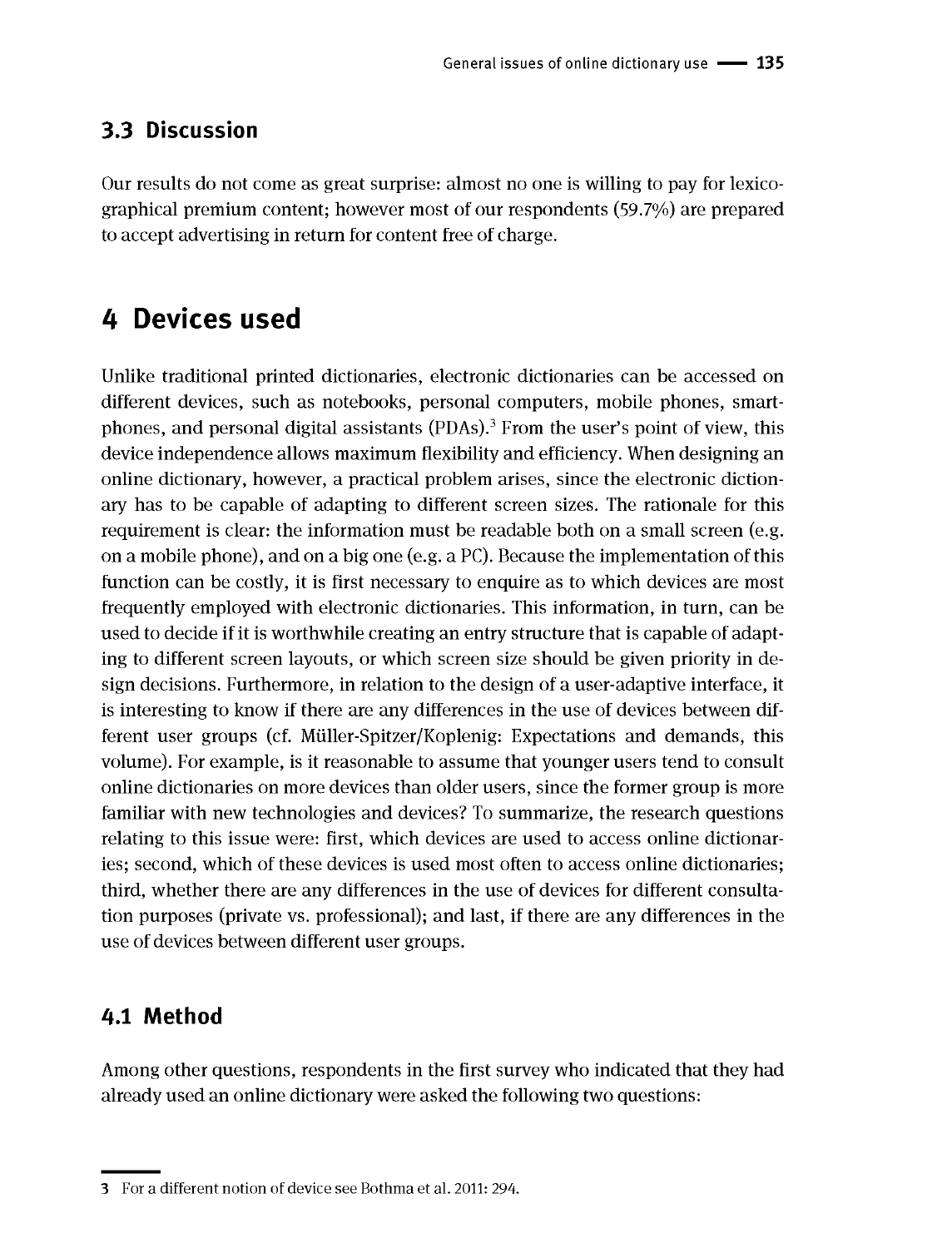- On which device/s have you used online dictionaries?
- Which device do you use most often to access online dictionaries?

Both questions had the following response options: (1) notebook/netbook, (2) desktop computer,  $(3)$  mobile phone, smartphone,  $(4)$  PDA, or  $(5)$  other.<sup>4</sup> The first question was designed as a multiple response question ("Please tick all the devices on which you have already used online dictionaries."). The second question only had a single response list ("Please tick onlv the device which you use most often to access online dictionaries.")

To test if the consultation purpose is relevant in this context, respondents were asked if they used online dictionaries for private or professional purposes, by selecting one of the following response options: private only, mainly private, both private and professional, mainly professional, professional only.

### **4.2 Results**

#### **4.2.1 Descriptive results**

A detailed distribution of respondents' answers to the first question ("On which device/s have you used online dictionaries") is shown in Table 1. The majority of the respondents (86.25%) indicated that they had only used an online dictionary on a desktop Computer (91.63%) or on a notebook/netbook (75.59%). Only a minority of the respondents (13.75%) selected (at least) one of the other response alternatives.

In total, 99.85% of the respondents indicated that they had already used online dictionaries on a notebook/netbook and/or on a desktop computer. Only one respondent claimed that she had only used an online dictionary on a mobile phone/ smartphone and on an another device ("iPod") so far.

The distribution of the second question ("Which device do you use most often to access online dictionaries?") is quite similar (cf. Table 2). The vast majority (98.95%) of respondents most frequently use an online dictionary on a desktop Computer (56.50%) or on a notebook/netbook (42.45%). In what follows, only the first question will be further analysed, since only a small minority (1.05%) of the respondents indicated that they most frequently used online dictionaries on devices other than a notebook/netbook or a desktop computer.

<sup>4</sup> All the respondents who choose this option were asked to specify their choice in a text box.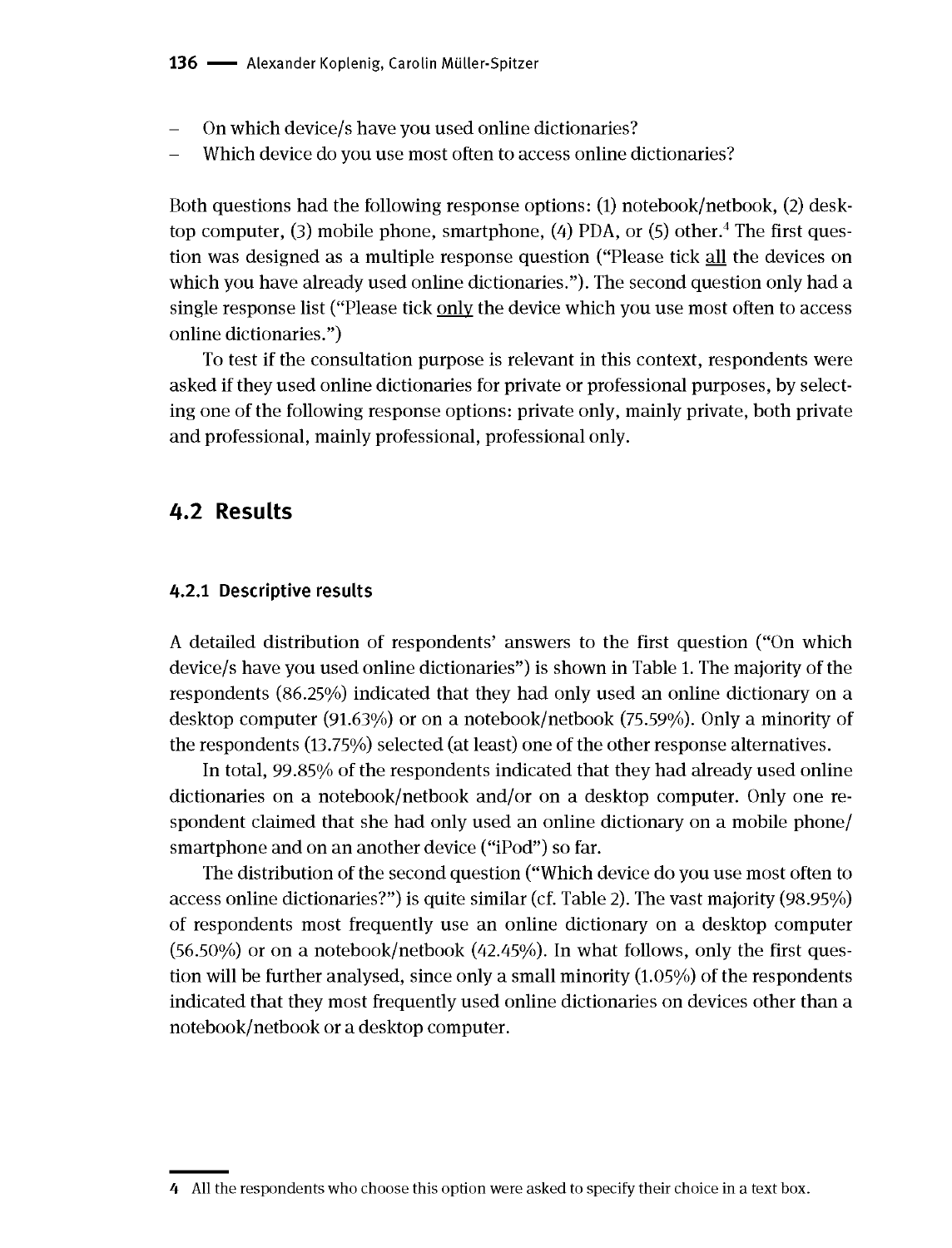| Device                   | Frequency | Percent of cases |
|--------------------------|-----------|------------------|
| Notebook/Netbook         | 499       | 75.59            |
| Desktop computer         | 613       | 91.63            |
| Mobile phone, smartphone | 72        | 10.76            |
| PDA                      | 23        | 3.44             |
| Other                    |           | 1.05             |
| Total                    | 1214      | 181.46           |

**Tab. 1:** Distribution of devices used to access online dictionaries

| Device                   | Frequency | Percent |
|--------------------------|-----------|---------|
| Notebook/Netbook         | 284       | 42.45   |
| Desktop computer         | 378       | 56.50   |
| Mobile phone, smartphone |           | 0.60    |
| <b>PDA</b>               | 7         | 0.30    |
| Other                    |           | 0.15    |
| Total                    | 669       | 100     |

**Tab. 2:** Distribution of devices used most often to access online dictionaries

#### **4.2.2 Subgroup analyses**

There are no significant distributional differences between linguists and nonlinguists  $(X^2(12) = 11.47, p = .49)$ , and between translators and non-translators  $(X<sup>2</sup>(12) = 17.94$ , p = .12). However, there are highly significant differences regarding the language version of the survey chosen by the respondents ( $X<sup>2</sup>(12) = 44.87$ , p < .00). It is worth noting that respondents in the English language Version selected devices other than a notebook/netbook or a desktop computer, such as mobile phones/smartphones (X<sup>2</sup>(1) = 16.55, p < .01) or PDAs (X<sup>2</sup>(1) = 10.53, p < .01) significantly more often compared to respondents in the German language version (cf. Table 3). To further analyse this relationship, we generated a binary variable, named small screen, indicating whether a respondent selected at least one device other than a notebook/netbook or a desktop Computer. 13.75% of the respondents clicked at least one of the other three alternative devices indicating that they had already used an online dictionary on a small-screen device, while the rest (86.25%) only selected notebook/netbook and/or desktop Computer to indicate on which device they had already used an online dictionary. 19.72% of the respondents in the English language Version had already used an online dictionary on a small-screen device, compared to 6.80% of the respondents in the German language version  $(X^2(1) =$ 23.42,  $p < .00$ ).

We fitted a binary logistic regression model to predict the probability of belonging to one of the two categories of the small screen variable, using age of the respondent as an explanatory variable. To reduce the effects of outliers, the age varia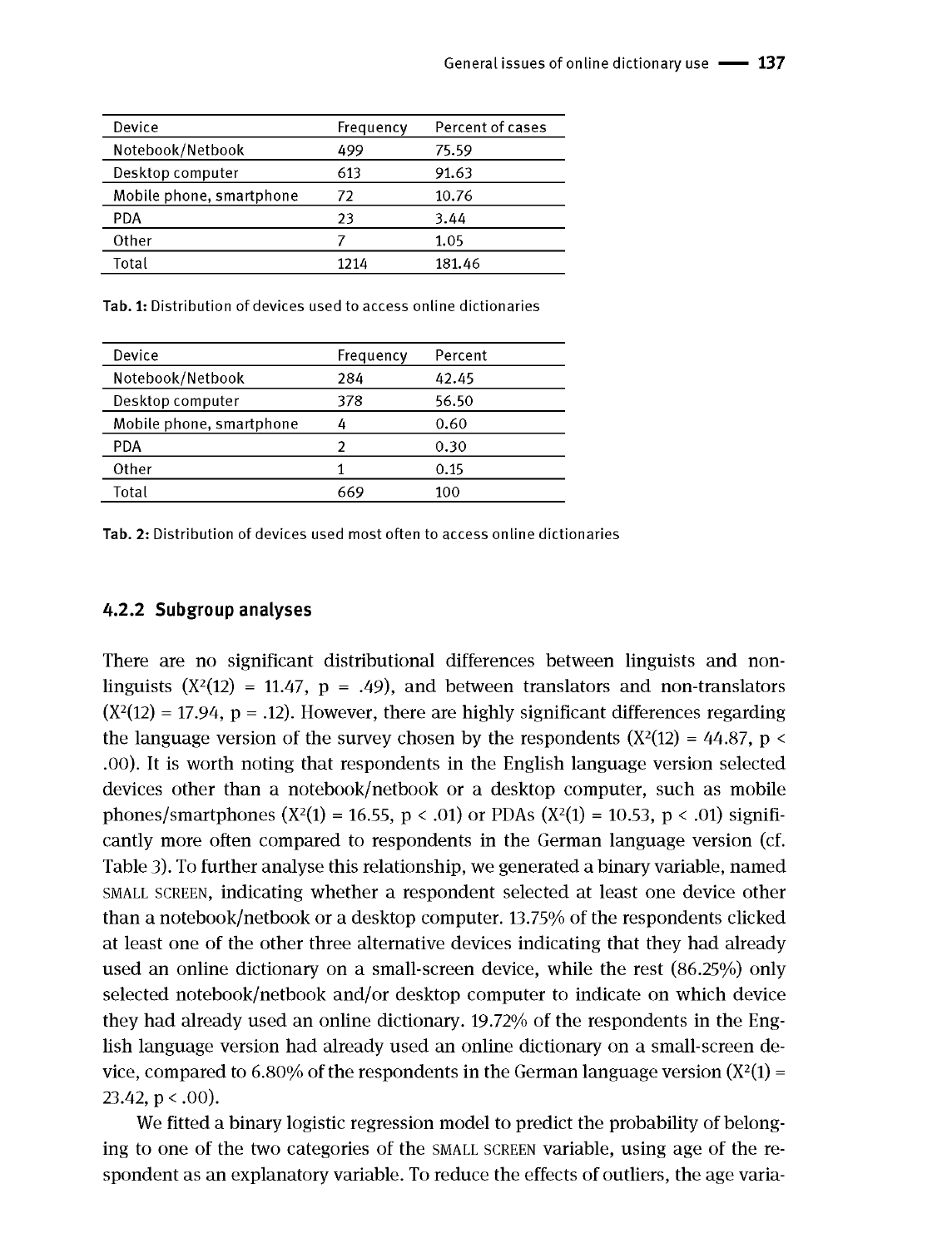ble was log-transformed. A binary logistic regression ( $N = 661$ ; Nagelkerke  $R^2 = .00$ ;  $X^2(1) = 0.90$ ,  $p = 0.34$  reveals that the age of a respondent is not a significant predictor of the SMALL SCREEN variable ( $\beta$  = -0.29; p = .35). Note that seven respondents did not indicate their year of birth and are not included in this analysis. This analysis reveals that the age of a respondent is not a significant predictor of the SMALL SCREEN variable indicating that younger respondents do not use small screen devices more often than older respondents.

|                          | Language version |         |        |                              |  |
|--------------------------|------------------|---------|--------|------------------------------|--|
| Device                   | German           | English | Total  | $X^2$ / p-value <sup>a</sup> |  |
| Notebook/Netbook         | 80.91            | 69.17   | 74.59  | 12.090/0.003                 |  |
| Desktop computer         | 90.29            | 92.78   | 91.63  | 1.340 / 1.000                |  |
| Mobile phone, smartphone | 5.50             | 15.28   | 10.76  | 16.547/0.000                 |  |
| <b>PDA</b>               | 0.97             | 5.56    | 3.44   | 10.528 / 0.006               |  |
| Other                    | 0.65             | 1.39    | 1.05   | 0.883 / 0.1000               |  |
| Total                    | 184.67           | 178.86  | 181.45 |                              |  |

a p values (last column) are Bonferroni adjusted.

**Tab. 3:** Distribution of device usage as a function of language version

To examine the influence of the consultation purpose in this context, we generated a nominal variable with three categories: the first category for respondents who use online dictionaries mainly or exclusively for PRIVATE purposes, the second category for respondents who use online dictionaries both for PRIVATE and PROFESSIONAL purposes, and the last category for respondents who use online dictionaries mainly or exclusively for PROFESSIONAL purposes. Table 4 reveals an interesting pattern: respondents who use online dictionaries both for private *and* for professional purposes had already used an online dictionary on a small-screen device more often (18.85%) than respondents who use online dictionaries (mainly or only) for private purposes  $(7.14\%)$ , and respondents who use online dictionaries for professional purposes (7.69%)- This effect turns out to be highly significant.

|               |     | <b>PURPOSE</b> |             |              |       |  |
|---------------|-----|----------------|-------------|--------------|-------|--|
|               |     | <b>PRIVATE</b> | <b>BOTH</b> | PROFESSIONAL | Total |  |
| SMALL         | No  | 92.86          | 81.15       | 92.31        | 86.25 |  |
| <b>SCREEN</b> | Yes | 7.14           | 18.85       | 7.69         | 13.75 |  |

**Tab. 4:** Distribution of small-screen device usage as a function of purpose of use

## **4.3 Discussion**

On the one hand, the results clearly demonstrate that the respondents to our first study mainly tend to use online dictionaries on big-screen devices (e.g. desktop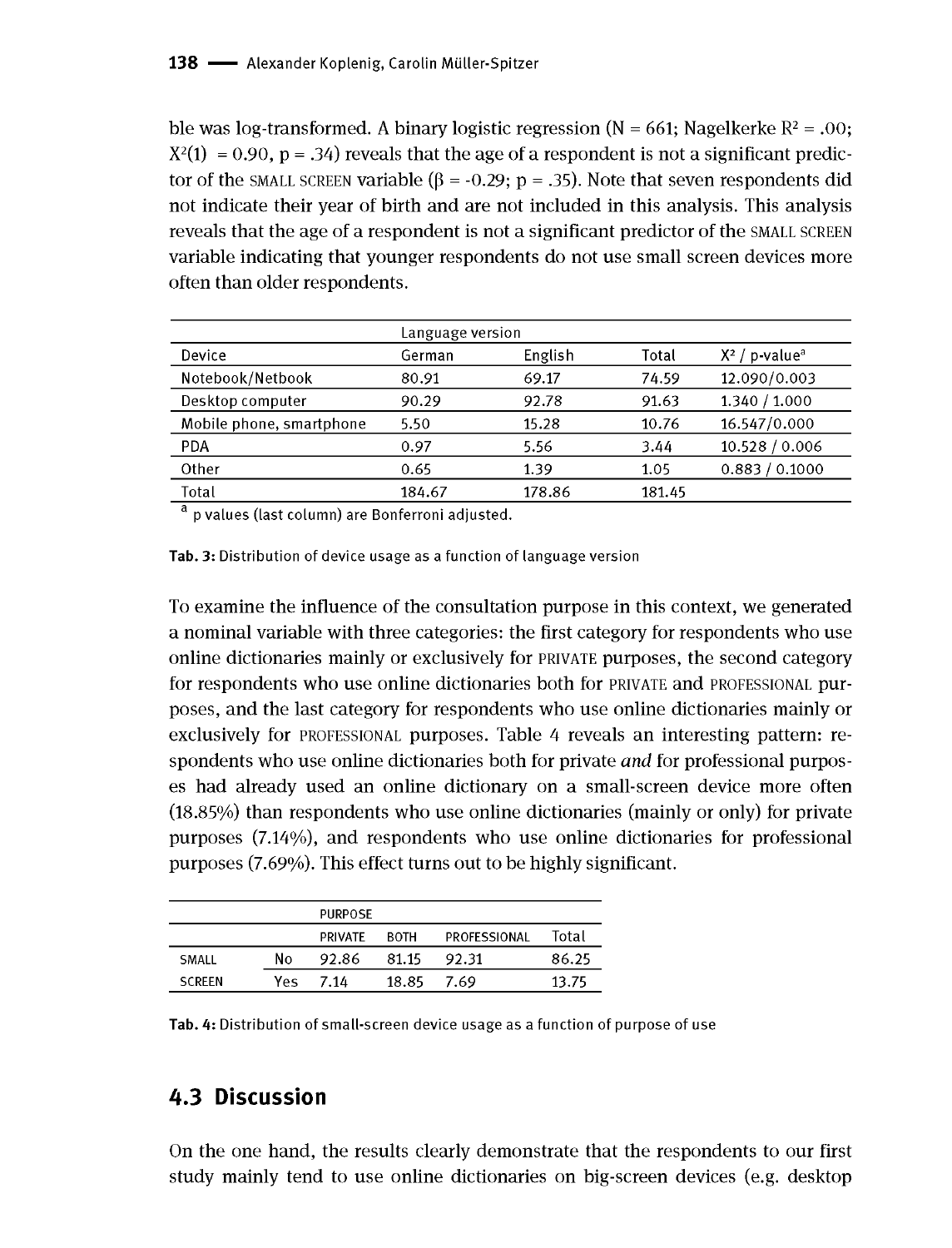Computers). Only a small proportion had already used online dictionaries on devices with a smaller screen (e.g. mobile phones). Subgroup analyses reveal that neither the academic background, the professional background, nor the age of the respondents are significant predictor variables of the device usage pattern. Respondents in the English language Version indicated more frequently that they had already used an online dictionary on a small-screen device than respondents in the German language version. A similar relationship was found regarding the purpose of consultation. Nevertheless, the great majority of respondents had never used online dictionaries on devices other than a notebook/netbook or a desktop computer.

However, we do not conclude from these results that the development of an online dictionary that is capable of adapting to different screen sizes is pointless, because at least three objections can be raised against this conclusion. First, it is reasonable to assume that screen-size adaptable online dictionaries will become more important in the near future, since the market for small-screen devices (e.g. smartphones, tablets, and eBook readers) is constantly expanding. Second, although our sample of respondents is quite large, it is somewhat biased towards Europe (especially Germany) and the U.S.. This could lead to an underestimation of the percentage of online dictionary users who have already used online dictionaries on a small-screen device, as result of a fact mentioned in the introduction, namely that pocket electronic dictionaries are especially popular in Japan and other Asian countries (cf. Nesi 2012). Third, more empirical research is needed, because our study left out certain important issues: if people really do Start to use online dictionaries on small-screen devices more often in the future, it will be important to know if there are any differences regarding the dictionary consultation process. For instance, it is possible that small screen devices (e. g. smartphones) are used more often during oral text production. If this assumption proves to be true, the dictionary should be designed accordingly.

To summarize, based on our results, it seems to be appropriate to optimize the screen design to big-screen devices without losing sight of the smaller ones. However, further insights into this topic regarding the current Situation would be valuable for practical lexicography.

# **5 Concluding remarks**

As mentioned at the outset of this contribution, the general questions served two purposes: firstly they were intended as some kind of introduction to the actual topic of the survey (cf. Müller-Spitzer/Koplenig: Expectations and demands, this volume). Secondly, only in a general study it is possible to ask general questions: research into dictionary usage is time and money consuming, so most studies have place their focus on a narrowly defined topic or project. Of course this makes sense, be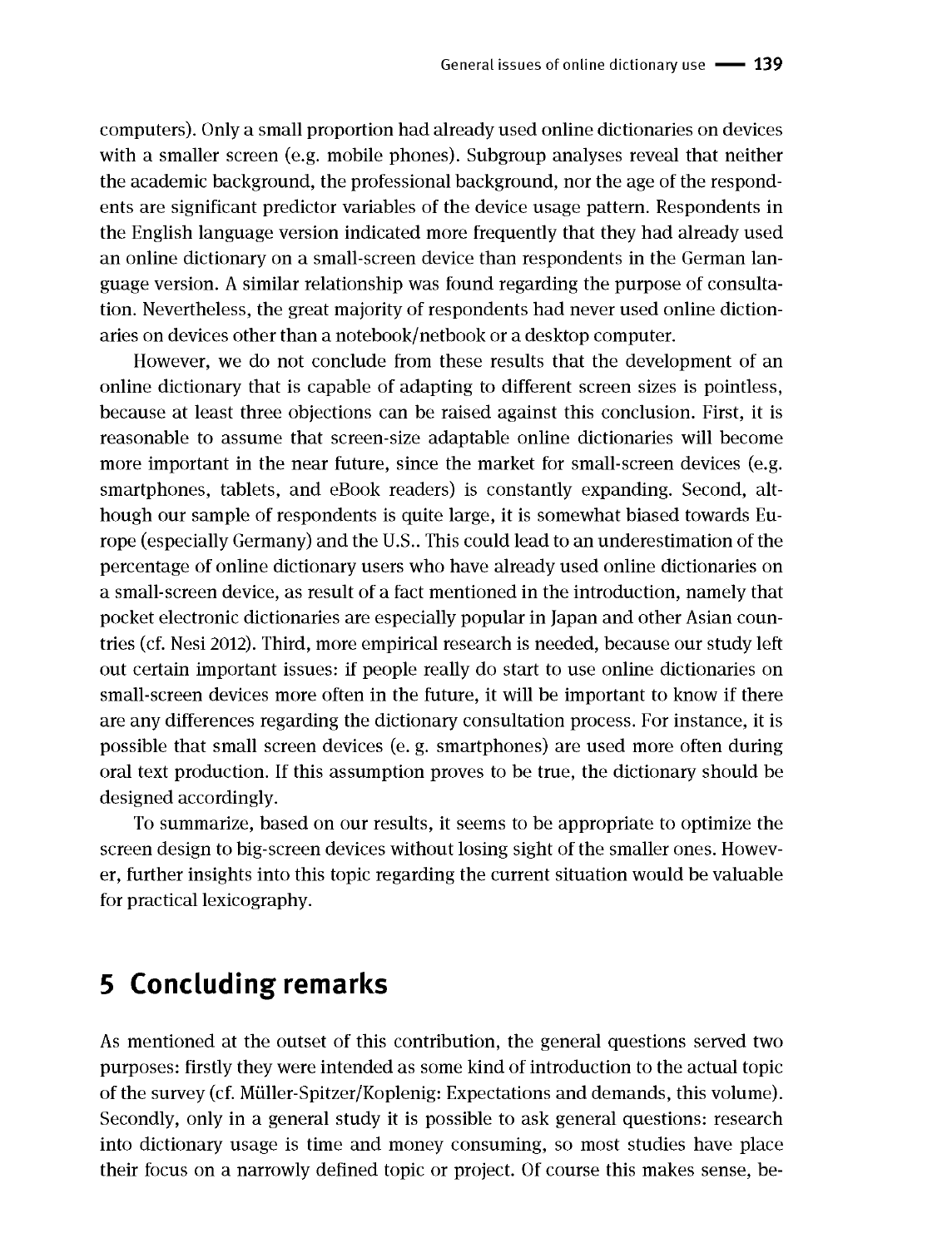cause it seems to be the best way to deduce practical results. However, this also means that empirical answers to general lexicographical questions are missing.

The data collected by us show that our respondents both use printed and online dictionaries and, according to their self-report, many different kinds of dictionaries. In this context, our results revealed some clear cultural differences: in Germanspeaking areas spelling dictionaries are more common than in other linguistic areas, where thesauruses are widespread.

Only a minority of our respondents is willing to pay for premium content, but most of the respondents are prepared to accept advertising. Our results also demonstrate that our respondents mainly tend to use dictionaries on big-screen devices, e.g. desktop computers or laptops. We expected younger respondents who have grown up with digital technologies ("digital natives", cf. Rundeil 2012) to have different needs compared to older users. The fact that we found no link between the age of the respondent on the one hand and the devices used on the other hand came as somewhat of a surprise. Maybe contrary to our general assumption, the age of a respondent does not seem to matter when it comes to online dictionaries: both old and young persons show no significant differences in their response behavior. Therefore, we cautiously draw the conclusion that the hypothesis that younger users have different basic needs, has to be questioned and answered empirically first. Certainly, every generation is different in many ways from the previous ones. If the use of online dictionaries is one of those ways and in which aspects of dictionary use these differences become apparent, has to be thoroughly examined first. Here, our questions focus on dictionary use, i.e. assume that a dictionary is used. If this is the case, the generations might not be as different in their behavior as you think. Maybe, it is more the question whether younger people use dictionaries at all or if they are aware of the differences between dictionary sites and other sites when they are 'googling' linguistic questions (cf. Rundeil, 2013, p. 5). Against this background, it would be interesting to empiricially explore the question, if (classical) dictionaries are still used to answer linguistic problems, and if so, by whom.

# **Bibliography**

- Bank, C. (2012). Die Usability von Online-Wörterbüchern und elektronischen Sprachportalen, 63(6), 345-360.
- Boonmoh, A., & Nesi, H. (2008). A survey of dictionary use by Thai university staff and students, with special reference to pocket electronic dictionaries. *Horizontes de Lingüística Aplicada,*  $6(2)$ , 79-90.
- Bothma, T. J. D., Faaß, G., Heid, U., & Prinsloo, D. J. (2011). Interactive, dynamic electronic dictionaries for text production. In I. Kosem & K. Kosem (Eds.), *Electronic lexicography in the 21st Century: New Applications for New Users. Proceedings ofeLex2011, Bled, Slowenien, 10 -12 November 2011* (pp. 215-220). Ljubljana: Trojina, Institute for Applied Slovene Studies. Retrieved from http://www.trojina.si/elex2011/Vsebine/proceedings/eLex2011-29.pdf